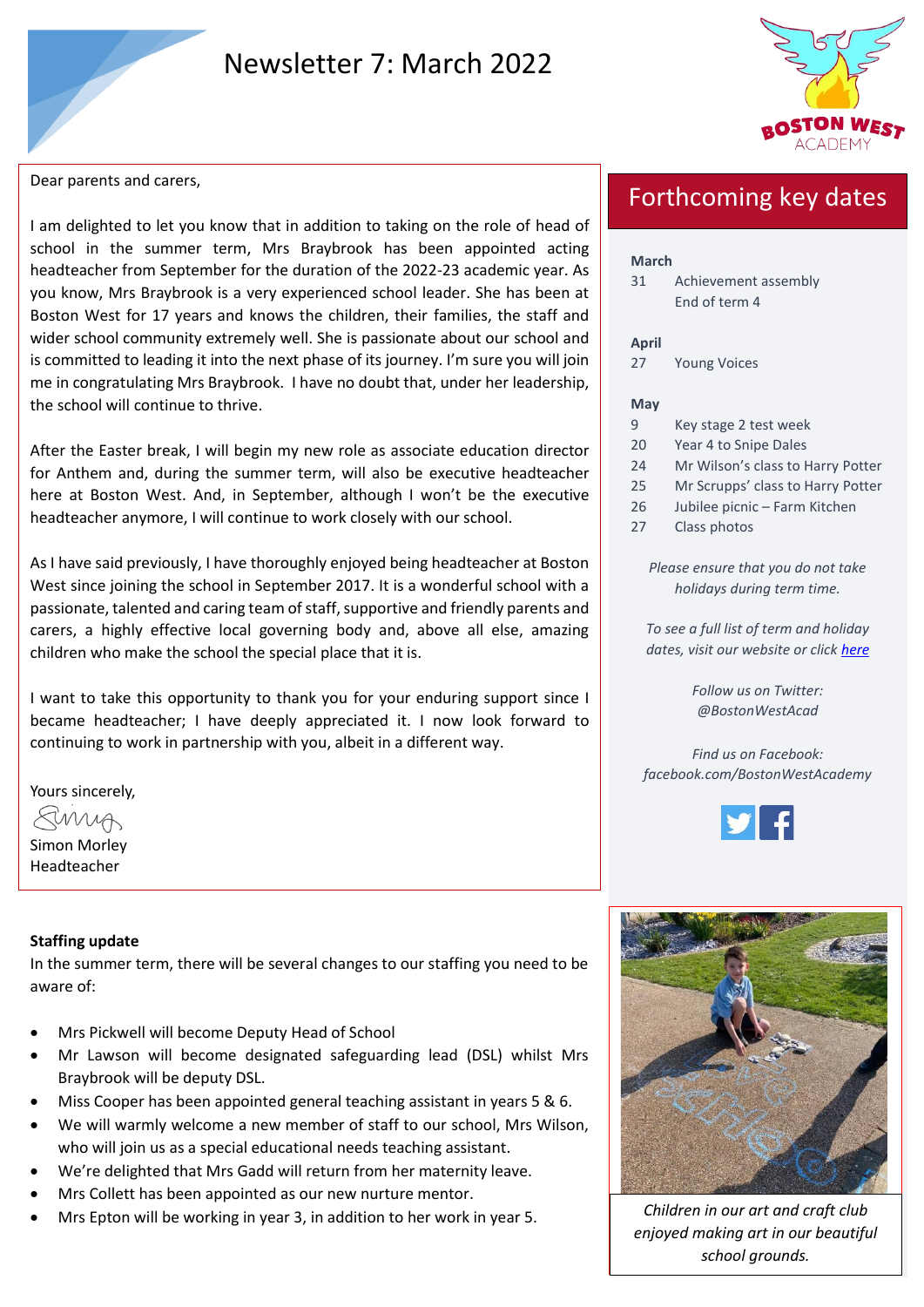## **Parent/ carer questionnaire - deadline this Friday!**

We are constantly trying to improve the education that we offer the children in our school and are now at a stage in the school year where we need you to tell us how well you think we are doing and how we can improve the things that are important to you.

Please spare 10 minutes to complete a questionnaire by going to: <https://survey.gl-assessment.co.uk/s/4C7T2V/>

You will need to log in using the password which has been sent to you via Parent Hub. **The deadline for completing the survey is Friday this week.** By completing the questionnaire, you will be telling us how you think we should be spending our time and resources to make our school the best that it can be for your child.

**We are aiming for 100% of parents to complete the survey.** Each completed questionnaire is vital in finding out what parents and carers think. Your answers will be treated in the strictest confidence and will make a difference to how we run the school and plan for the future.

### **Supporting Ukraine**

As the shocking and deeply distressing events in Ukraine continue to unfold, we would like to thank everyone who contributed to the collection of items that were donated (pictured on the right). If you would like to support Ukraine further, you may wish to donate to the Disasters Emergency Committee (DEC) Ukraine Humanitarian Appeal by clicking on the following: <https://donation.dec.org.uk/ukraine-humanitarian-appeal>



*Children in foundation stage enjoyed a trip to Boston Library*



*Thank you for your donations to support Ukraine.*

### **Who's Your Mummy?**



**Farewell Mrs Chain**

Many congratulations to the children in year 4 for their fabulous production of "Who's Your Mummy?" – it was a triumph!

We were delighted to be able to welcome parents into school for the first time since the start of the pandemic to watch the show. Many thanks to the parents and carers who have supported their child by learning lines and providing costumes. Huge thanks to the staff who have worked so hard with the children to create such a great show.



This week, we will be saying farewell to the amazing Mrs Chain. After over 25 years of dedicated service to our school, Mrs Chain will take her retirement. Over the years, Mrs Chain has undertaken a number of different roles in school. Most recently though, she has worked with children and staff in year 5 and 6.

Mrs Chain has inspired many children with her amazing eco clubs and gardening groups. She has promoted a love of the outdoors and has played a huge part in developing our brilliant outdoor learning curriculum.

Mrs Chain's last day in school is tomorrow. I'm sure you will join me in thanking her for all of the incredible work she has done for our school.